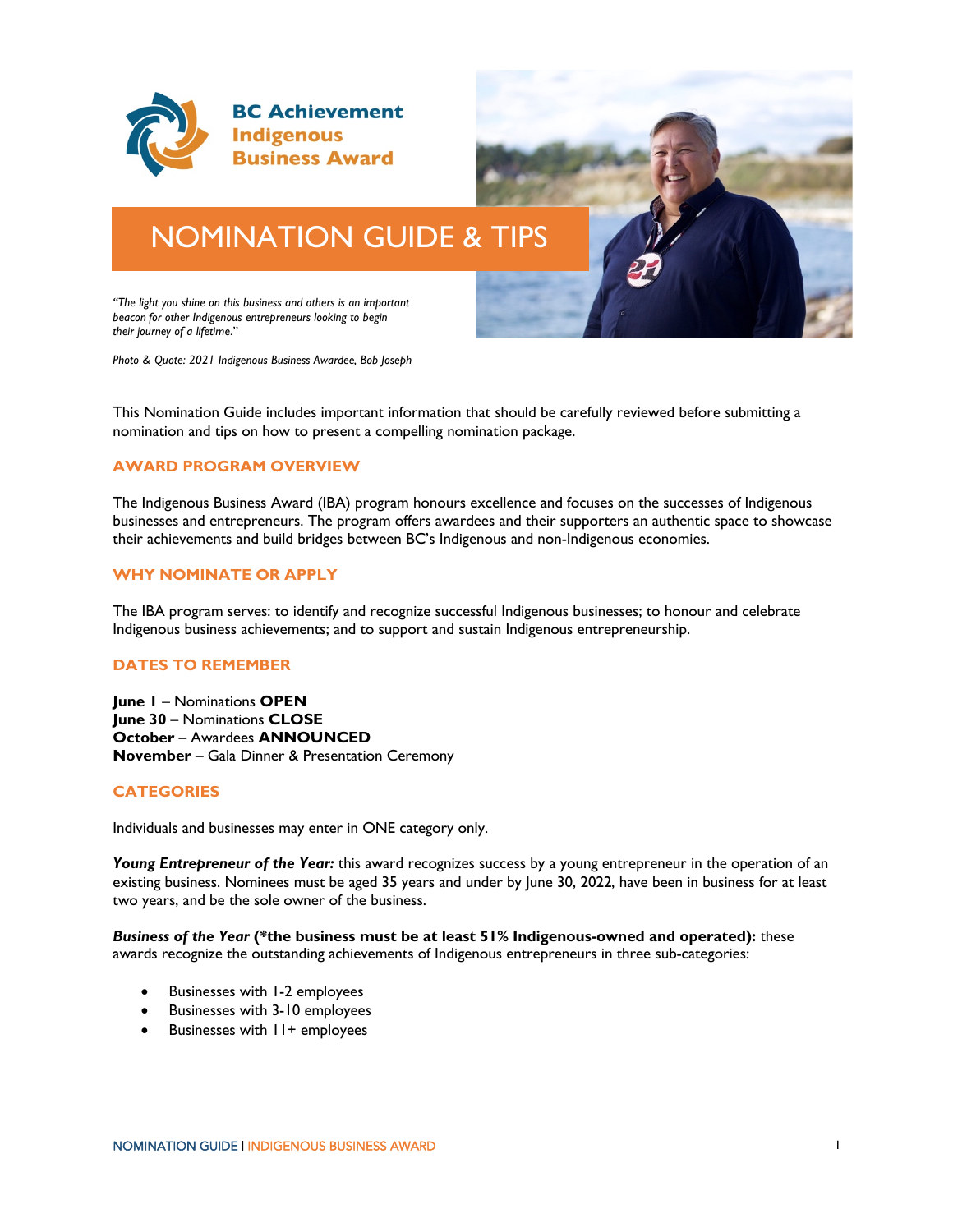*Community-owned Business of the Year (***\*businesses must be 100% owned by the community):** this award acknowledges one or more businesses owned by a community with the intention of building a strong economic foundation for community members. There are two sub-categories for this award:

- Community-owned one entity
- Community-owned two more entities

*Business Partnership of the Year* **(\*Indigenous ownership must be at least 50%):** this award recognizes a business partnership created by two or more parties.

## **WHO CAN NOMINATE / APPLY**

The IBA program provides an opportunity to identify and recognize successful Indigenous businesses and shine the light on Indigenous entrepreneurship. Any person, group or organization may submit nominations for the Award with exceptions noted below:

- Current members of the selection committee, or members of the selection committee's immediate family may not submit a nomination
- BC Achievement board members may not submit a nomination

*Note:* A business may self-nominate (i.e., apply for the award program).

## **ELIGIBILITY**

The nominee's business must:

- Be at least 51% Indigenous owned and operated (First Nations, Métis or Inuit)
- Based in British Columbia
- Have been in operation for a minimum of two years

The following individuals/groups are ineligible to receive the Award:

- Government agencies and institutions
- BC Achievement board members
- Selection committee members

*Note:* Past awardees must wait five years before reapplying unless the nature of the business has significantly changed.

# **HOW TO NOMINATE / APPLY**

The nominator must complete the **online Nomination form** and include the following:

- **Nominator name & contact information**
- **Nominee name & contact information**
- **Nominee website & social media handles**
- **Indigenous affiliation**
- **Number of years in operation**
- **Business Description**
- **Ownership structure**
- **Number of employees** (Indigenous and non-Indigenous)
- **Successes**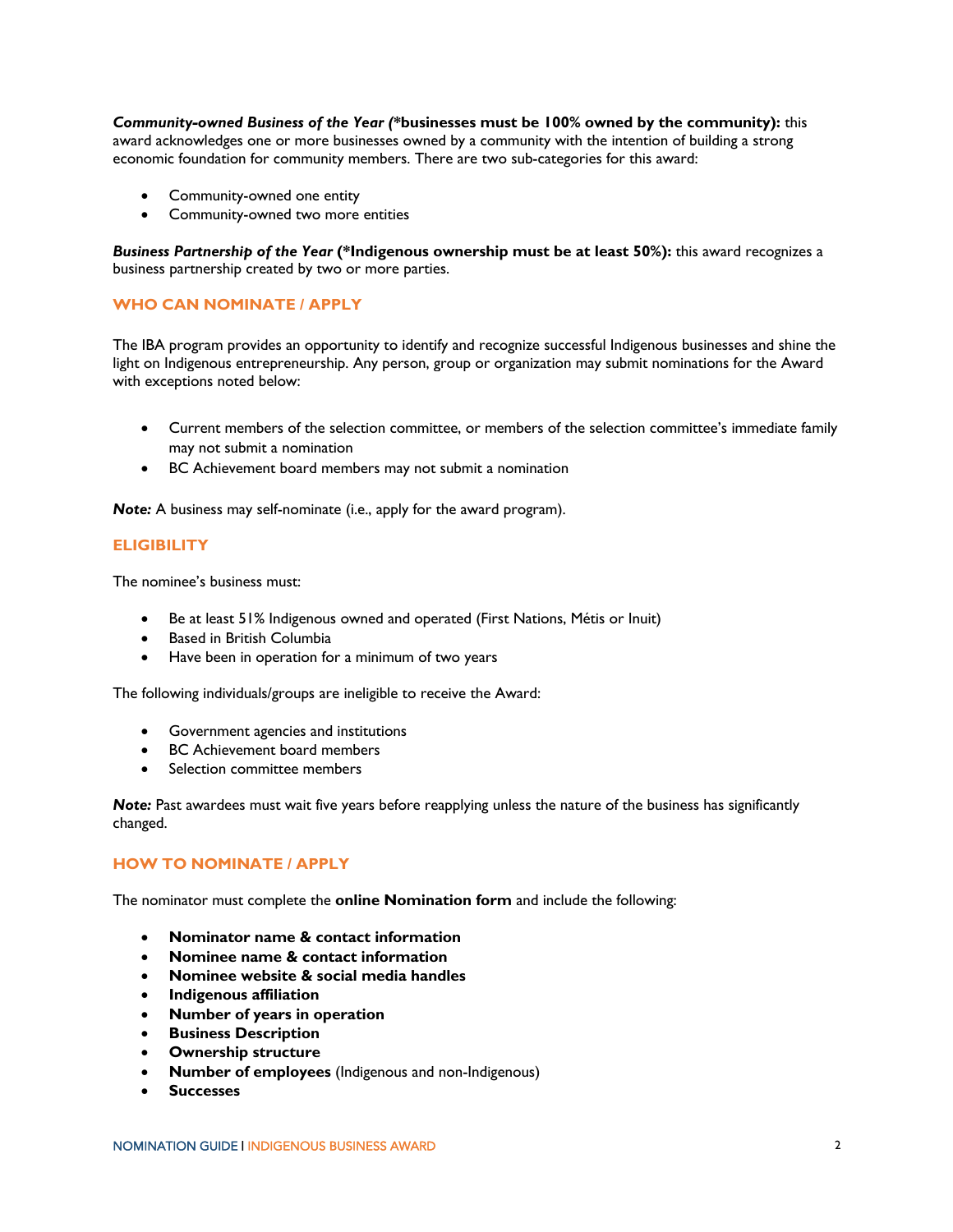- **For Indigenous-Industry Partnerships, outline the role of the Indigenous partner**
- **Business Support Letter** (must be written by someone other than the nominator)
- **Recent Challenges optional**
- **Additional Materials optional**

## **TIPS FOR SUBMITTING A COMPELLING NOMINATION**

The nominator should include evidence and clear examples of what makes the nominee (i.e., business) so exceptional and illustrate how their achievements have had a positive influence on their community and/or province.

**Business Description** (max 3,000 characters incl. spaces or approx. 500 words)

Start with a clear, direct and specific statement of why the nominee deserves recognition and include:

- The business' mission, vision, goals & activities
- Background information about the nominee &/or business
- Why the nominee started the business
- What inspires them

Indicate if the nominee has an Indigenous employment strategy.

Highlight the Indigenous partner's role in the Indigenous-Industry partnership, if applicable.

The nominator may wish to include a description of how others regard the business (e.g., recognized expert, progressive leader, innovative entrepreneur, committed to capability building for the community etc.).

**Ownership Structure** (max 2,000 characters incl. spaces or approx. 350 words)

Please provide information on the structure of the business including name, Indigenous affiliation and position of the individual who owns and manages the business.

Describe unique aspects of ownership and leadership that qualify this business as Indigenous led.

**Successes** (max 3,000 characters incl. spaces or approx. 500 words)

Describe business successes both past and present and how the business grown has in size and scope; won any awards; and what specific goals have been set and achieved etc.

Explain how the business has experienced success in areas such as job creation, training, mentorship, net gains for the environment, cultural revitalization, and other social benefits.

Describe the business' operational viability (e.g., keeping staff employed, financial reinvestment into growth, other gains and learnings).

**For Indigenous-Industry Partnerships ONLY, please outline fully the role of Indigenous partner** (max 2,000 characters incl. spaces or approx. 350 words)

#### **Business Support Letter**

Provide one business support letter from someone other than the nominator which speaks to the organization's practices and impact.

Please ensure the support letter is on letterhead and signed by the writer.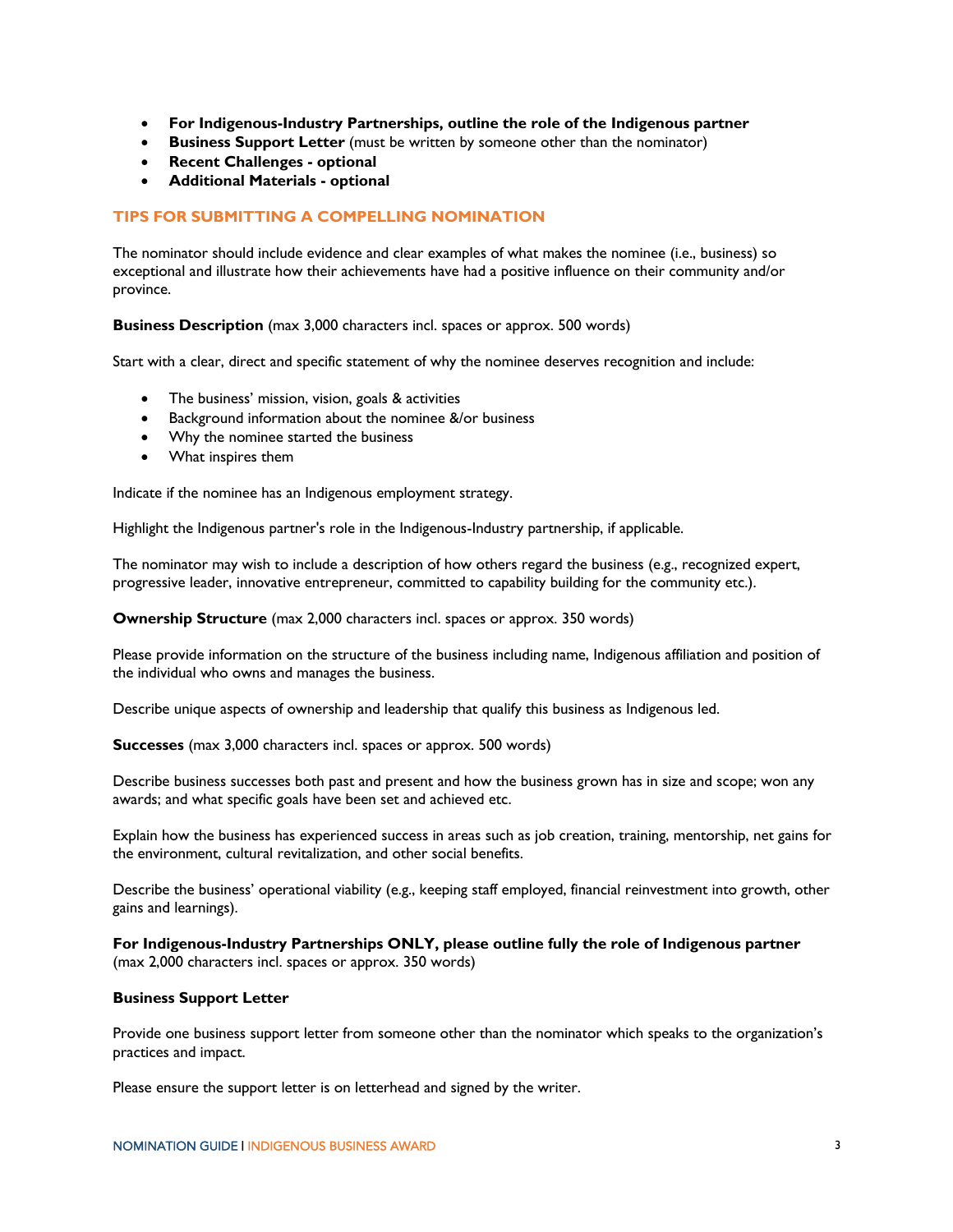The support letter should come from outside the nominee's immediate family.

**Recent Challenges - optional** (max 2,000 max characters incl. spaces or approx. 350 words)

Given the impact of COVID-19, please share the nominee's story of resilience or how the pandemic has affected the business; what difficulties the business has faced and overcome; how the business has pivoted and thrived in this challenging environment. Expand upon:

- *What did the business d***o?** (e.g., List projects and/or activities this past year that caused the business to successfully pivot or adapt their business model and financial outlook)
- *How did they do it?* (e.g., through initiative, leadership, teamwork, creativity and/or innovation, behaviours and/or attitudes)
- *What were the results and/or impact?* (e.g., What did those efforts accomplish?)

*Note:* Jury members value learning about the nominee's story of resilience and recovery; and how Indigenous values have been helpful. Nominators are encouraged to provide statistical data or historical context, if applicable; and list or outline future plans.

## **Additional Materials - optional**

• Jury members appreciate the opportunity to review support letters, testimonials, certificates, videos or media coverage that tell the story the nominee's achievements and their work *(\*each link submitted is considered one additional material\*)*.

## **Other suggestions:**

- It is important to tell the nominee's story as you would to a stranger
- Create a unique picture of the nominee
- Solicit information from others to strengthen the nomination
- Don't just say your nominee (the business) is outstanding prove it! It's important to use specific and concrete examples to illustrate how the nominee meets the award criteria
- Longer doesn't mean better; keep explanations clear and to the point while ensuring there is enough information for the jury to make their decision
- Support the nomination with your own observations as well as qualitative and quantitative facts, statistics, metrics etc.
- Ask a friend/colleague to review nomination content before submitting (they may have suggestions to make the nomination resonate with the jury)

Strong nominations often use descriptive words such as: leader, innovator, trailblazer, mentor, supporter, advocate, visionary, changemaker; resilience, perseverance, commitment, dedication, recognition, determination; exemplary, admired, motivated, passionate, inspirational, extraordinary, committed, dedicated, resourceful, tireless, resilient etc.

# **UPDATING A NOMINATION**

Nominations are valid for three years including the first year of nomination and two subsequent years.

Nominators are strongly encouraged to update their nomination package for consideration by the following year's selection committee if their nominee was not recognized in the previous year's Awardee cohort.

## **To update your nomination, please complete the online nomination form, and select "this is an update to a previous submission" + the year**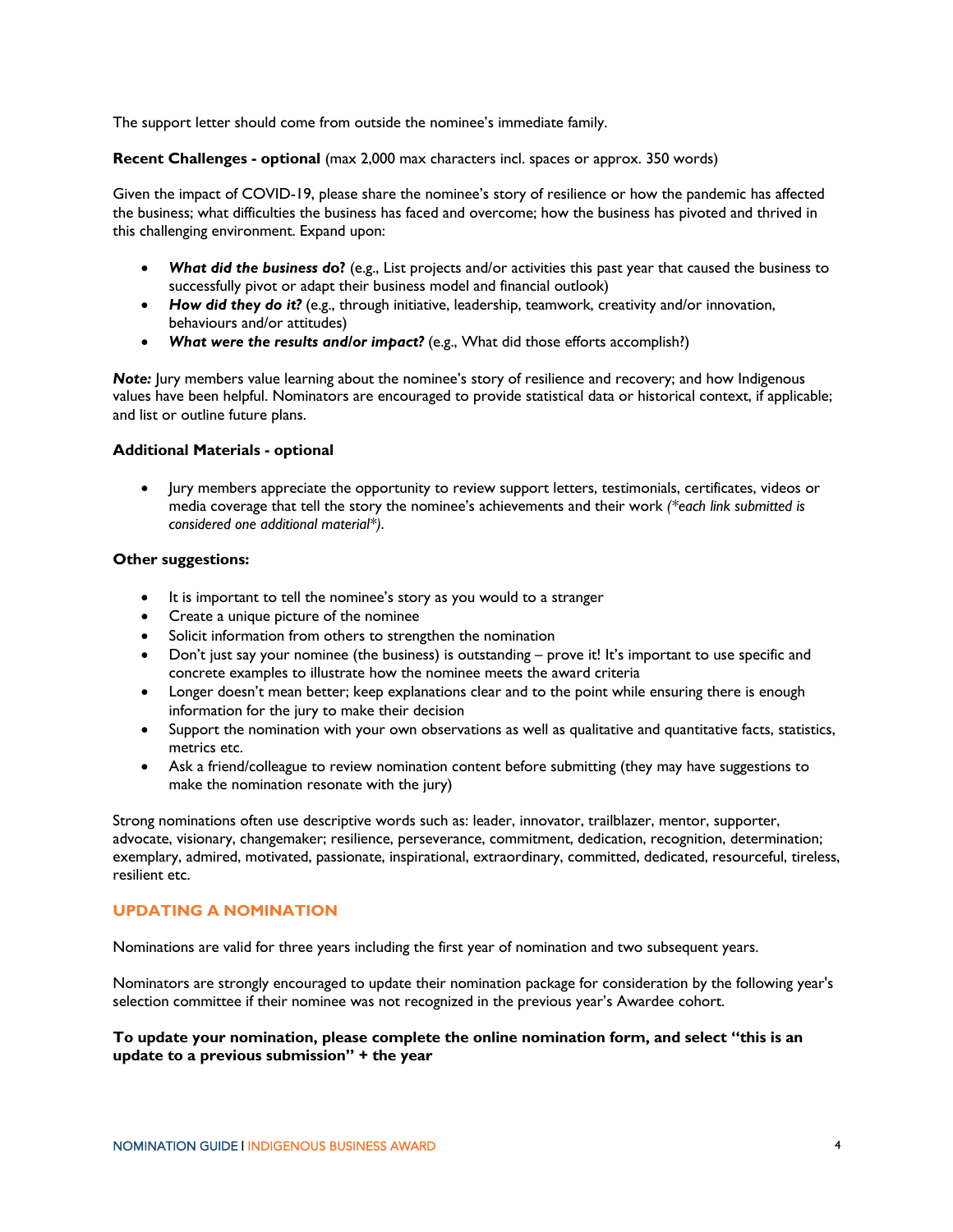## **BEFORE YOU BEGIN**

- Have ALL nominator and nominee contact information on hand (full name, street & mailing address, email, phone number, website & social media handles, if applicable)
- Use a word document to prepare the content first; then copy and paste the content into the required field (e.g., Business Description, Ownership Structure, Successes, Recent Challenges etc.)
- Have all documents ready to upload
- Budget 15-20 minutes to complete the online form

## **SELECTION OF AWARDEES**

An independent jury panel representing Indigenous business expertise throughout BC evaluates nominations based on the documentation provided. They jury selects one Recipient, and may select up to two Outstanding Business Achievers, in each category. The decision of the jury is final. Nominees are notified only if selected for an award. Nominators are informed as to whether or not they have been successful with their application.

Selection of Awardees is based on the nomination package submitted.

## **AWARD OF DISTINCTION**

The Award of Distinction (formerly, Individual Achievement Award) is presented to a person who, over his or her career, has made a significant difference in the Indigenous business community through his or her entrepreneurial endeavours and, in doing so, serves as a leader, role model, mentor and inspiration. The individual may be a pioneer in his or her business activities, a successful entrepreneur, or an individual who has been instrumental in supporting or creating Indigenous business activities in the province. Past recipients are:

- 2021 Ken Cameron
- 2020 Carol Anne Hilton
- 2019 Paulette Flamond
- 2018 Chief Gordon Planes
- 2017 Chief Gibby Jacob
- 2016 Robert Louie
- 2015 James Walkus
- 2014 Councillor Garry Feschuk
- 2013 Chief Commissioner Sophie Pierre & Ruth Williams
- 2012 Chief Councillor Garry Reece
- 2011 Chief Clarence Louie
- 2010 Dolly (Watts) McRae and John Harper
- 2009 Dorothy Grant & Angelique Merasty Levac

#### **RECOGNITION**

IBA recipients are awarded \$2500 each and are featured in a Recognition film produced by BC Achievement. In addition, they receive a medallion and lapel pin designed by renowned First Nations artist Robert Davidson, CM, OBC, along with a commemorative plaque certificate and letter from the Premier recognizing their achievements.

Awardees are also granted the use of the Indigenous Business Award seal to signify their entrepreneurial excellence.

A gala dinner will be held to celebrate the achievements of the awardees late November in Vancouver.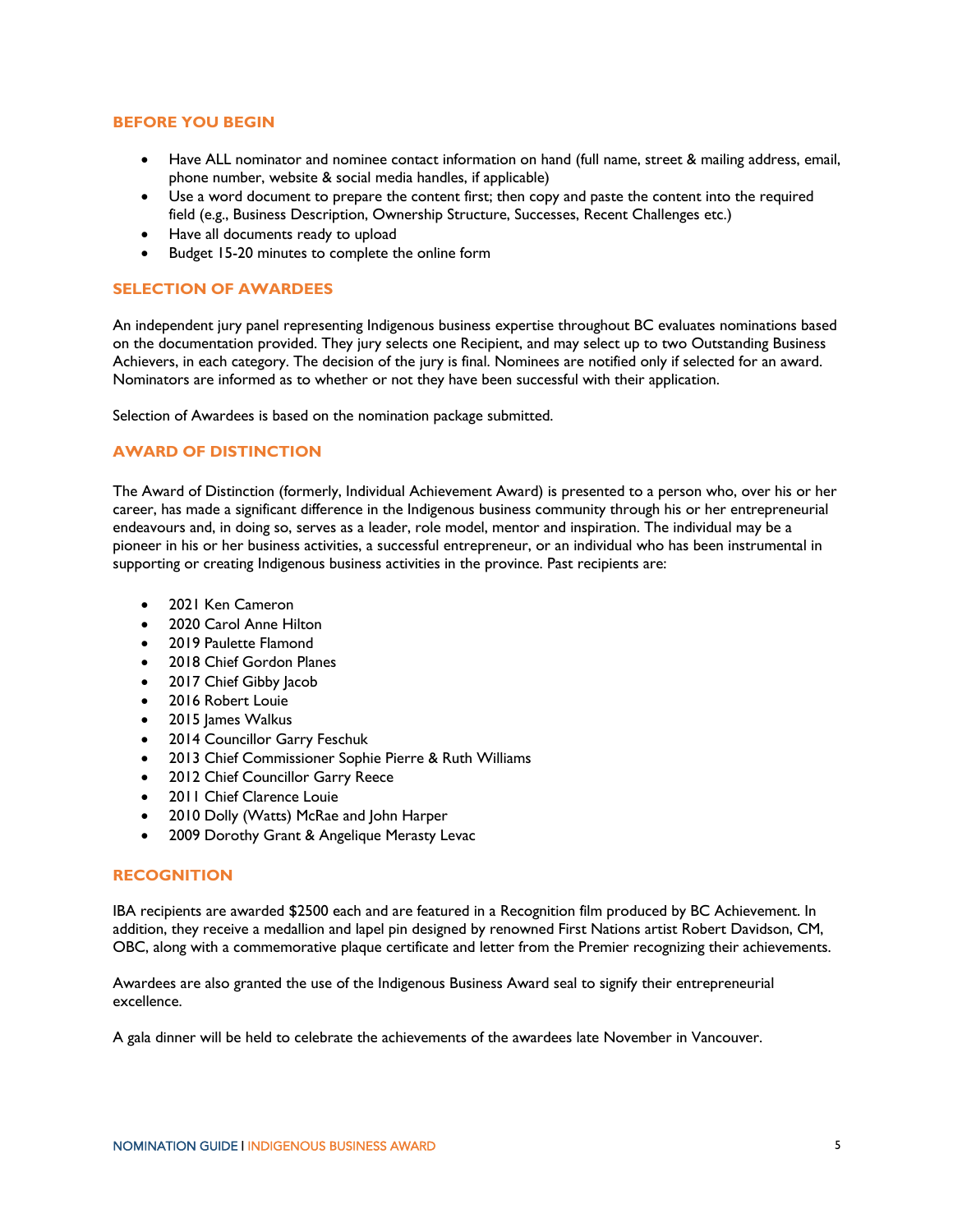## **FREQUENTLY ASKED QUESTIONS**

## **1. What is the definition of a business?**

A business is defined as an occupation or trade and the purchase and sale of products or services to make a profit. In a business, people work to make and sell products or services; other people buy the products and services.

#### **2. What is the definition of a business partnership?**

A business partnership is an entity formed between two or more businesses to undertake economic activity together. The businesses agree to create a new entity by contributing equity, and they then share in the revenues, expenses and control of the enterprise.

## **3. Does a certain percentage of a business have to be Indigenous-owned?**

Yes, community-owned businesses must be 100% owned by the community. Other businesses must be at least 51% Indigenous-owned and operated. Business partnerships in which the second partner is non-Indigenous must be at least 50% Indigenous-owned.

## **4. If I am 35 years old, can I enter the Youth Entrepreneur of the Year Award category?**

Nominees must be 35 years of age or under by the nomination deadline. However, youth are free to apply to any other business category as long as the business has been operational for a minimum of two years.

#### **5. Can information be saved on the online nomination form and completed at a later date?**  Yes, it can.

## **6. Should occasional, part-time and full-time employees be counted separately?**

Please identify full or part-time permanent staff only. If there are instances that the business increases the number of employees for short periods of time this can be included in the description of your business activities but should not be included in total employee numbers.

## **7. If a business is 100% owned by the community, can it be nominated under the Business of the Year Category?**

No, it cannot. A wholly owned community enterprise must be nominated under the Community-Owned Business Category.

## **8. Is a nomination package considered for more than one year?**

Yes. Submitted nomination packages begin a three-year program, during which time the information can be reviewed by up to three juries. Nominators are given the opportunity to update their nomination each year prior to review by the independent jury panel.

#### **9. Does the business have to be registered?**

No, but the business must provide goods and/or services to consumers.

#### **10. When are awardees notified and where are the names published?**

Awardees are notified in October. Their names are published on BC Achievement's website and social media channels.